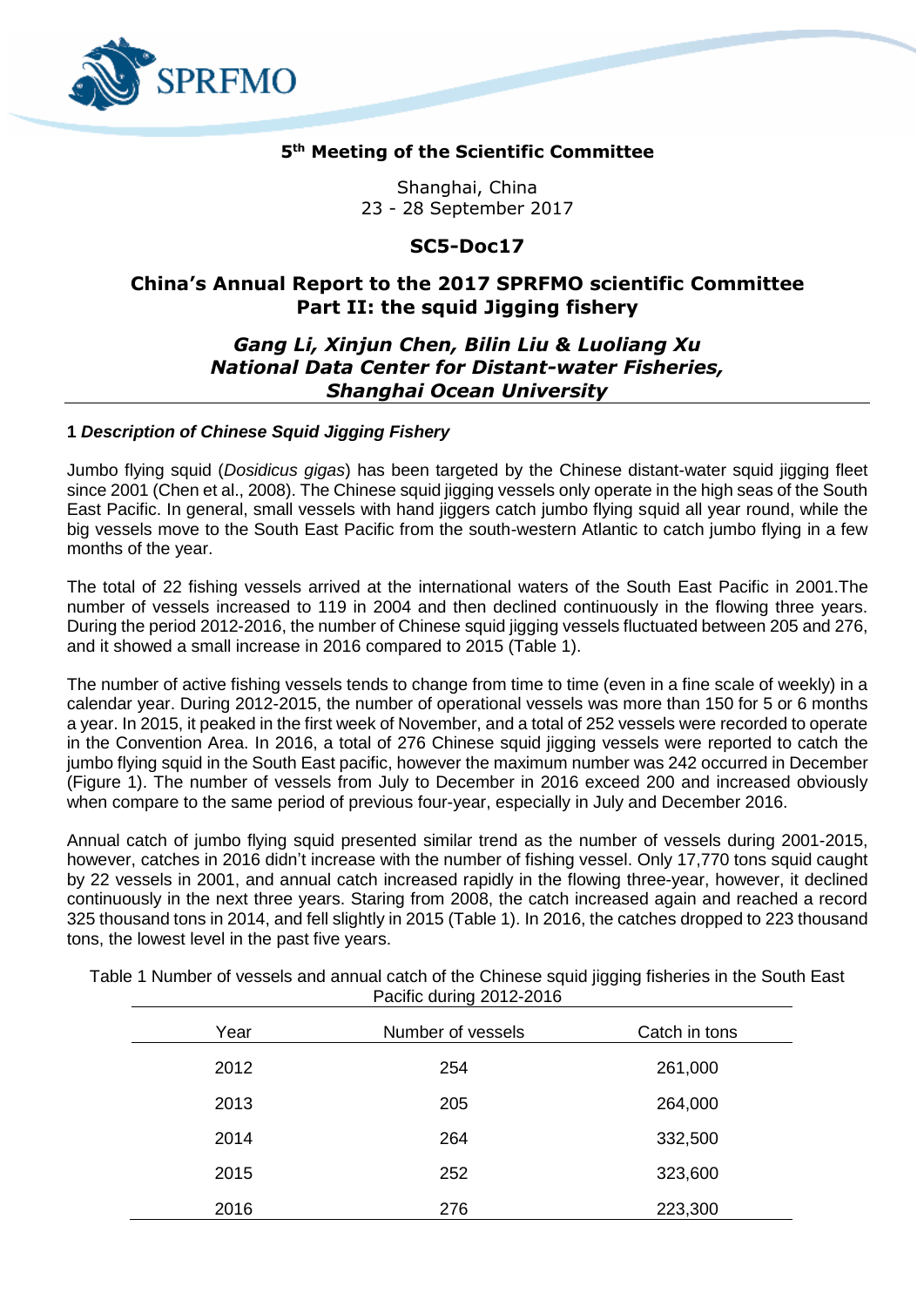

Figure 1 The number of monthly maximum active fishing vessels during 2012-2016

## **2** *Catch, Effort and CPUE Summaries*

Annual total catches of the Chinese squid jigging fishery in the South East Pacific were over 250 thousand tons during the period of 2011-2015, but the catches decreased sharply in 2016 and reduced over 100 thousand tons compared to 2015 and 2014.

Fishing effort and CPUE during 2012-2016 are presented in Table 2. Effort decreased from 65,530 fishing days in 2012 to 57,771 fishing days in 2013, and kept growing in the next three years and reached 62,258 days in 2016. CPUE was relatively stable and fluctuated between 4.0 and 5.5 ton/day-vessel from 2012 to 2015, but it also dropped in 2016 with the annual catches decrease. Overall, the time series of annual CPUE showed an opposite trend to fishing effort during 2012-2016.

The monthly catches and CPUEs over the period 2012-2016 are showed in Figures 2 and 3, respectively. Monthly catches and nominal CPUEs showed similar trends that they decreased from January to June both but increased in the second half of year and peaked in December or January. The maximum monthly catches was over 60 thousand tons, appeared in November 2014 and the minimum occurred in May 2016, only 6,600 tons. Catches from April to September in 2016 are significantly less than that in the previous four years, however it seemed to recover in the last season and reached 43.4 thousand tons in December, the highest level in the last five years.

| Year | Catch in tons | Fishing days | <b>CPUE</b><br>(ton/day-vessel) |
|------|---------------|--------------|---------------------------------|
| 2012 | 261,000       | 65,530       | 4.0                             |
| 2013 | 264,000       | 57,771       | 4.6                             |
| 2014 | 332,500       | 58,831       | 5.5                             |
| 2015 | 323,600       | 60,116       | 5.4                             |
| 2016 | 223,300       | 62,258       | 3.6                             |

## Table 2 Catch, effort and CPUE of the Chinese squid jigging fleet in the past five years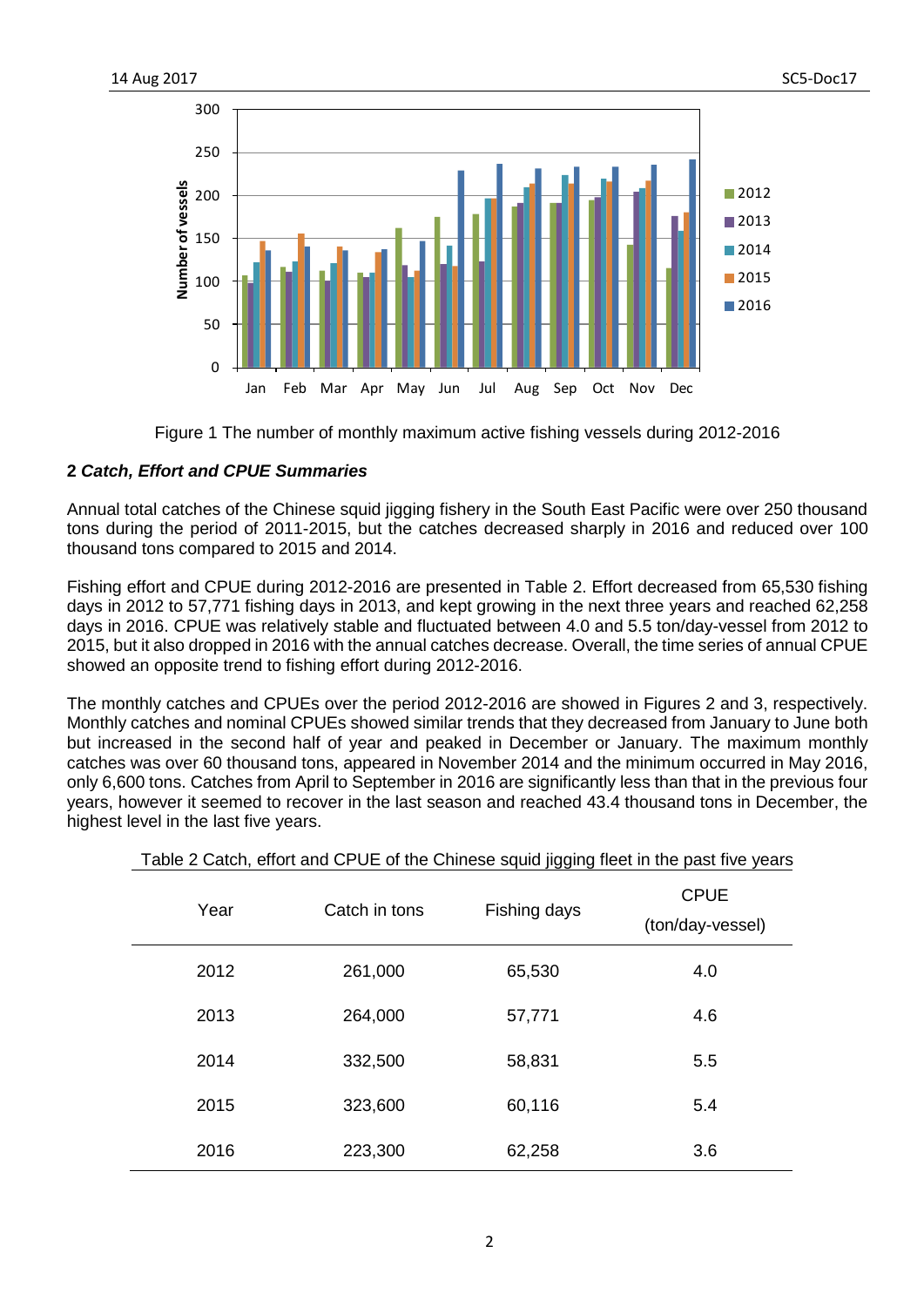

Figure 2 Monthly catches of the Chinese squid jigging vessels during 2012-2016

Monthly CPUEs fluctuated between to 1.8 (July 2016) to 9.7 ton per day per vessel (December 2014). Monthly CPUEs in the second half year are more than that in the first half year, and the maximum appears in December basically. Overall, monthly CPUEs in 2015 were the best during the period of 2012-2016, then in 2014. While the monthly CPUEs in 2016 showed the lowest level and dropped to the minimum in July. As usual month CPUE began to increase from the third quarter in 2016 and reached 6.6 tons per day per vessel, higher than that in 2012 and 2015.



Figure 3 Monthly CPUE of the Chinese squid jigging vessels during 2012-2016

Month catch distributions based on the received logbook of the Chinese squid jigging vessels are showed in Figure 4. These geographical distributions showed that the Chinese fishing boats operated in the high seas and distributed outside of the Peruvian and Chilean Exclusive Economic zones. The high seas off Peru are the main fishing ground, but some jumbo flying squid were also caught from the high seas off Chile and Ecuador waters. In the first season of 2016, the squid jigging vessels operated in a wide area that extends from 15 to 30 degree south latitude. Most of these vessels moved to north, while few moved to the south-central Chile in the second season. In the next season, the squid vessels kept moving northwards and some of them reached the southeast of Galapagos Islands. In the fourth season, the fishing ground distributed mainly in the high seas off southern Peru, but some vessels operated just in south of the Equator with 115-125 degree west in December 2016 (not showed in Figure 4d).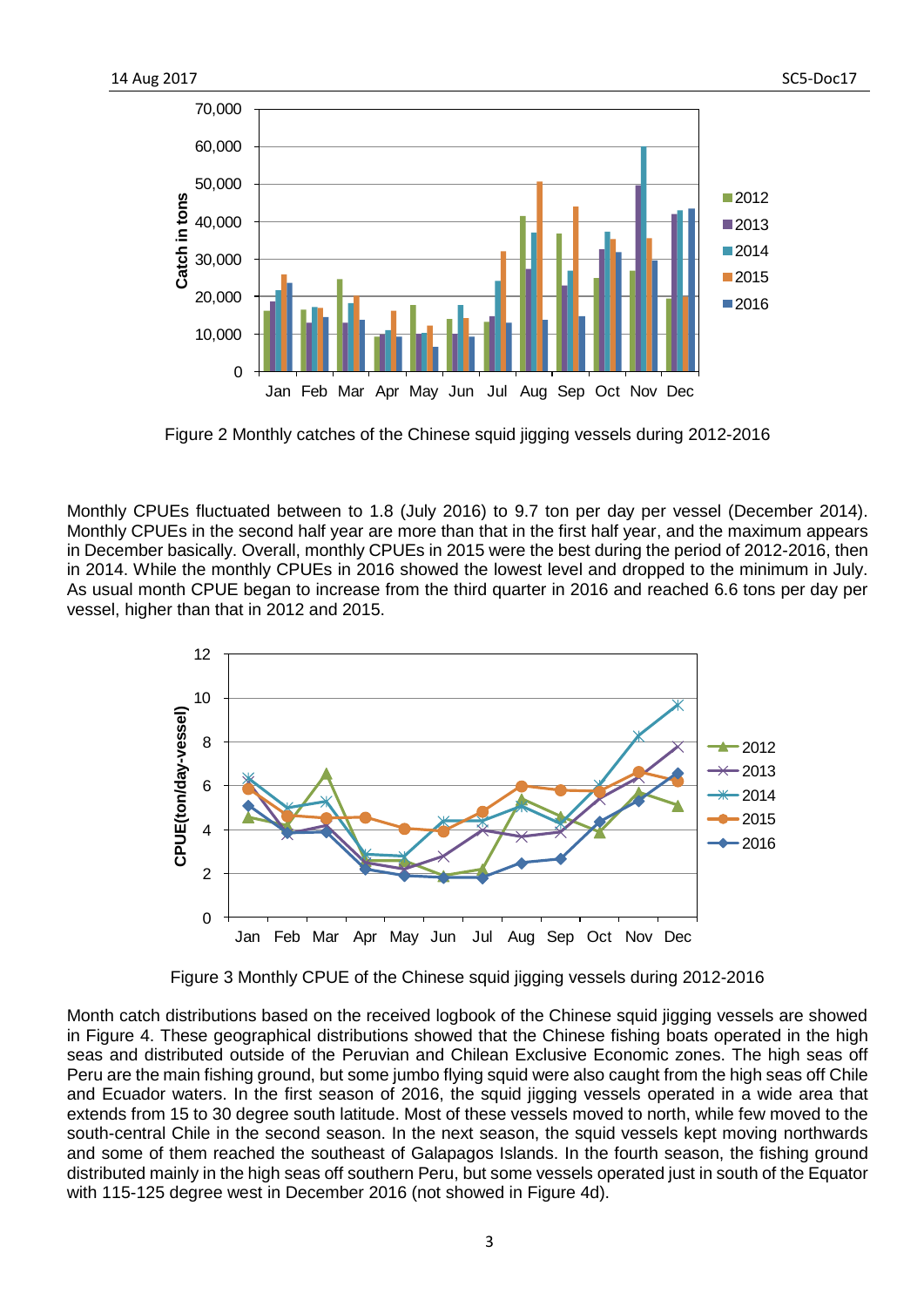

Figure 4 Monthly catch distribution of the Chinese squid jigging fishery during in 2016

#### **3** *Fisheries Data Collection and Research Activities*

Two types of fishery data were collected for the squid jigging fishery, the catch data derived from the logbook of the Chinese squid jigging boats and biological data of jumbo flying squid. The logbook was designed and make by China Distant Water Fisheries Association (CDWFA). Some key information such as the fishing vessel (name, engine power, total light power, etc.) and fishing activities (start and end locations and time, catch and by-catch species of marine mammals, birds and turtles) are all list in the logbook. Fishing companies were request to fill in and submit the logbooks every year. Catch data collection was relatively simple early, however data collection system has been established and more detail fishery data including the vessel name, operating time, location and catch have been collected since 2003. Moreover, the fishing companies were request to report the estimated catch and number of fishing vessels with their status (operating, being repaired, returning or shifting) every week. Since 2015, data collection work has been in the charge of the National Data Center for Distant-water Fisheries of China (NDCDF). Over 25 thousand recorders of fishing activity data in 2016 derived from 97 fishing vessels have been collected by NDCDF up to July 2017. Most of vessels have not yet submitted their logbooks because they have been working on the sea and haven't returned to the port. In order to wrestle with this problem, the electronic logbooks system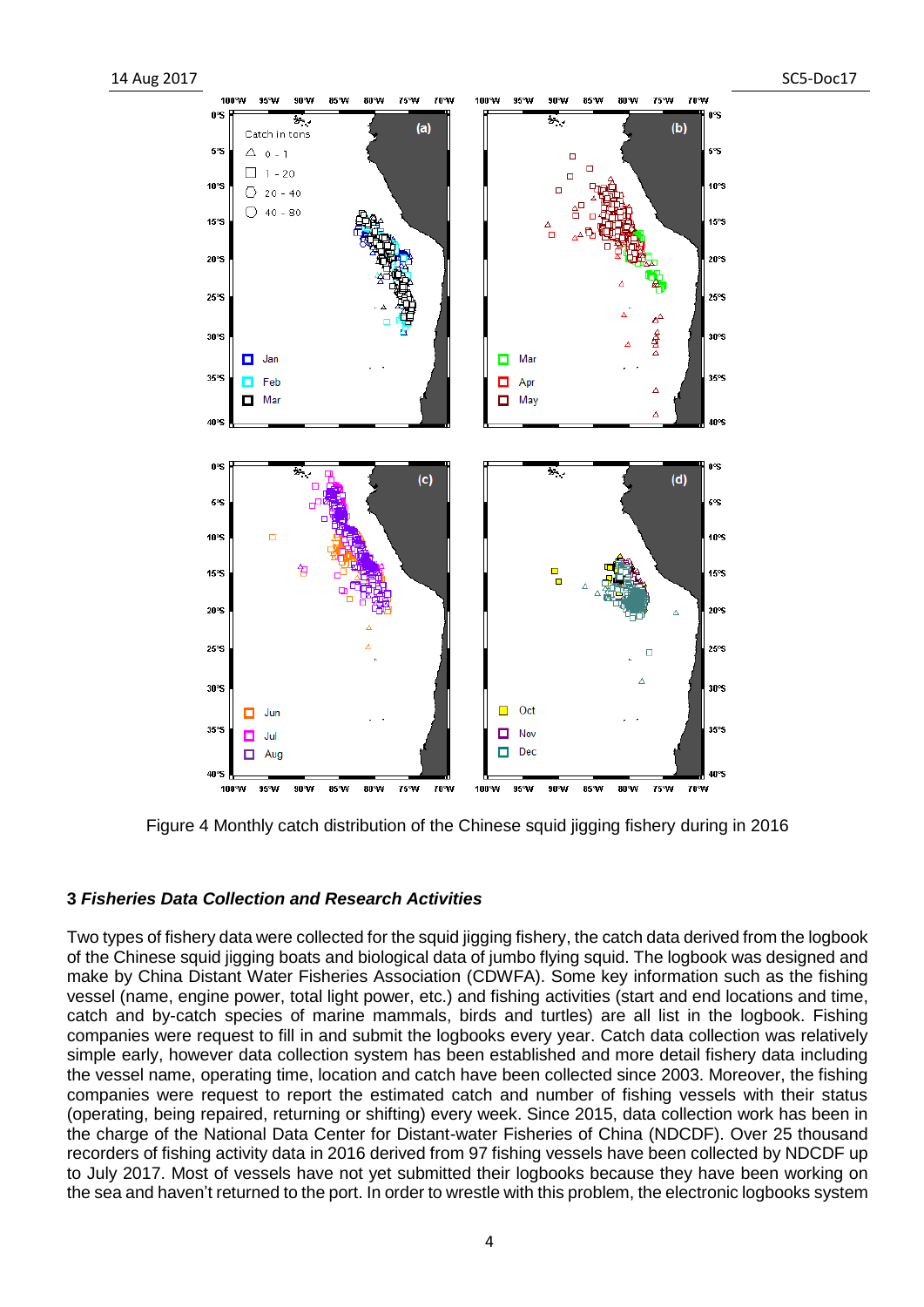will be put into practice by NDCDF, and 5 squid jigging vessels have been installed the data transmission devices and being tested on the sea this year.

A total of 508 jumbo flying squid were collected by a studying vessel from August to September 2016. These biological samples with information of sampling location and time were transported to the laboratory of Shanghai Ocean University (SHOU) in 2017.

The research activities of the squid research team of SHOU focused on the biology, biochemistry, geographic distribution, stock assessment etc. for the jumbo flying squid in South East Pacific. Hu et al. (2017a) analyzed the relationship between morphometric characteristics of the beaks and age and size of jumbo flying squid. 12 morphometric parameters such crest length, rostrum length, and lateral wall length were selected. The results showed these relationships can be described by the linear model and the beaks can be used to estimate daily age, mantle length and body weight for this squid.

Hu et al. (2017b) used the Artificial Neural Network to study the relationships between pigmentation stage of beak and age, body weight, maturity stage and morphometric parameters. They found that the beak pigmentation stage increased with age, mantle length, body weight and morphometric indices of beaks, and the relationships between them were significantly positive. Meanwhile, the beak pigmentation degree increased with the sexual maturity stage.

Wei et al. (2017) measured and investigated the energy density and accumulation of somatic tissues for the jumbo squid off Peru. The maximum energy density was detected in mantle, followed by the arms and fins. For the same somatic tissue, there was no statistical difference in the energy density between sexes (P>0.05). The energy accumulated in different somatic tissues, however, was significantly different between each other (P<0.05), in which the mantle tissue was the unit of the maximum energy accumulation. In females, the percentage of energy accumulation was about 63.14%、25.23% and 11.63% for, respectively,

mantle, arms and fins. In males, whereas, the percentage was about 65.89%、22.91% and 11.20% for, respectively, mantle, arms and fins. Energy accumulated in the soma of mantle, arms and fins was significantly increased with body growth (P<0.05), and the energy was significantly increased along with the distribution from lower latitude to higher latitude (P<0.05). These findings indicate that the process of energy accumulated of jumbo flying squid off Peru is the procedure of feeding and body growth.

Fang et al. (2017) evaluated and compared the spatial estimation of CPUE of the Chinese squid jigging fishery using Ordinary Kriging and CoKriging method. The best fitting CoKriging models were based on correlated environmental factors including sea surface temperature (SST), sea surface height (SSH), sea surface salinity (SSS) and chlorophyll-a (Chl-a). SST was identified as the best auxiliary CoKriging variable in September. The cross-validation results showed CoKriging increased prediction accuracy by 2.93% in August and 1.81% in September, compared to ordinary Kriging. The results indicated that CoKriging is slightly better than Ordinary Kriging in predicting the spatiotemporal distribution of jumbo flying squid off Peru.

Yu et al. (2017) evaluate impacts of climatic and oceanographic variability on spatial distribution of jumbo flying squid in the Southeast Pacific Ocean off Peru. Results indicated that the SSTA in the Niño 1 + 2 region played crucial influences on SST, Chl-a and SSH on the fishing ground. The spatial pattern of latitudinal gravity centres largely responded to climate induced oceanographic variability on the squid fishing ground: the Niño 1 + 2 SSTA became warm, the most favorable SST and SSH would move southward, resulting in a southward movement of the fishing ground; however, the Niño 1 + 2 SSTA shifted into cold episodes, the most favorable SST and SSH, as well as the fishing ground would shift northward. SSTA in the Niño 1 + 2 region coupled with the most favorable contour lines of SST and SSH were the major drivers regulating the latitudinal movement of fishing ground.

Stock assessment for jumbo flying squid was updated this year. Based on the annual catch data derived from FAO and CPUE data from the Chinese squid jigging fishery, a Bayesian state-space surplus production model was developed to assess the stock status of jumbo flying squid. The results showed that jumbo flying squid stock in the Southeast Pacific was not overfished and overfishing did not occur during 2003-2015. Catch level was sustainable and much lower than the estimated MSY. The CPUE data from Chinese vessels may be a good proxy to represent the stock abundance.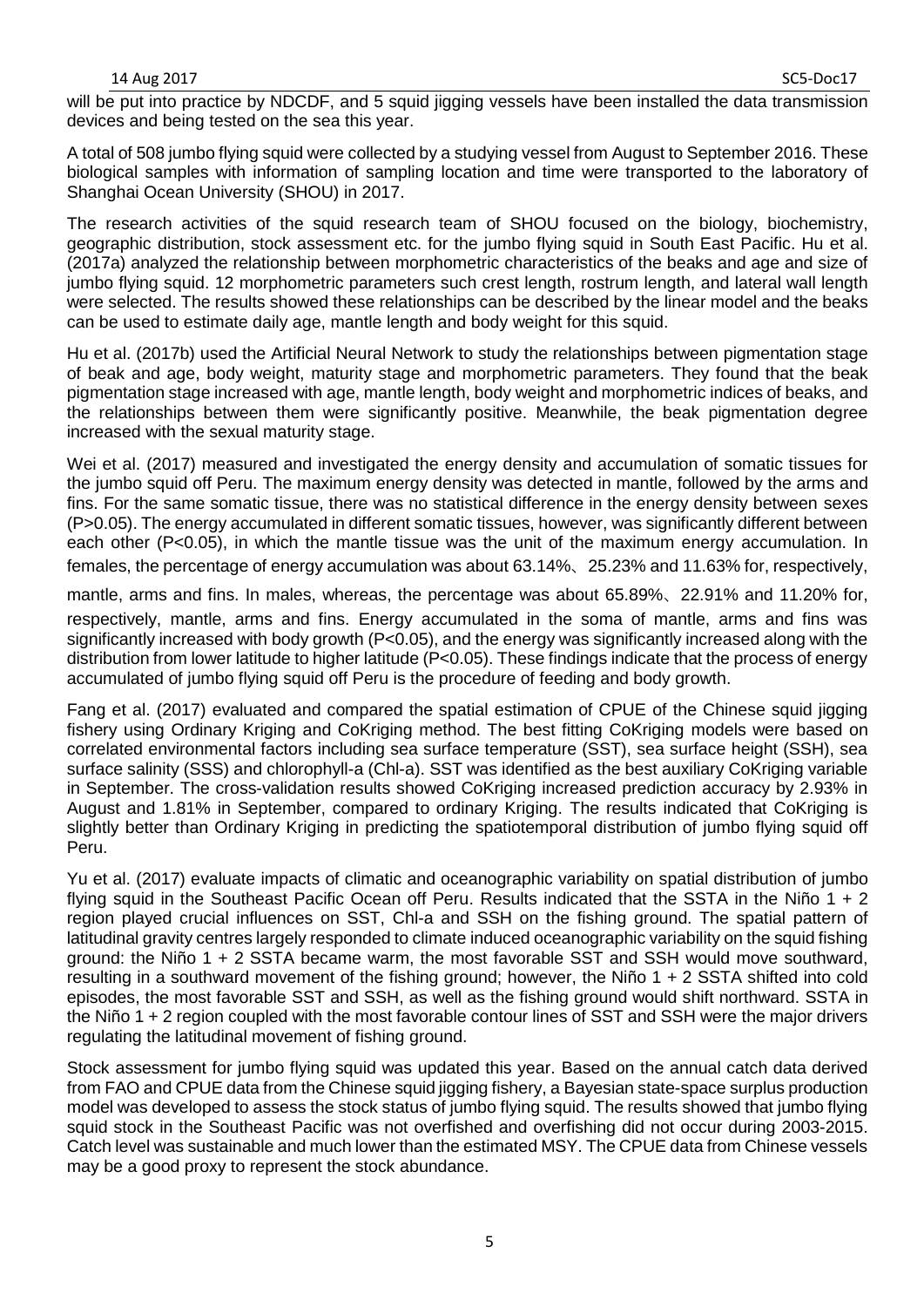## **4** *Biological Sampling and Length Composition of Catches*

The 508 individuals of jumbo flying squid were sampled by studying fleet in the high seas (81°W- 86 °W and 4°S-13°S) from August to September 2016. These samples were measured and examined in the laboratory of SHOU in 2017. The measurement includes length or width of mantle, fin, head and tentacles, body weight, gonad weight, sex, maturity, stomach fullness. The hard structures, statolith, beak, gladius and lenses of eyes were also extracted for further examination, age determination for example.

Body weight ranged from 133 g to 1013 g with mean of 394 g and mantle length ranged from 17.8 cm to 35.8 cm with mean of 24.4 cm. Length frequency was presented in Figure 5 (sample size n=503). The first mode of mantle length was 21-23 cm and the second was 28-30 cm. Compared with the historic length composition, it can be seen that the ratio of the small squid was higher in 2016 but the big size squid with mantle length over 35 cm were absent from the catches, which might be related to the area of sampling. In 2016, most of the squid were sampled from the high sea seas off northern Peru with 4-6 degree south, but the squid samples were collected off central Peru (10-15 degree south) in 2015 and 2013.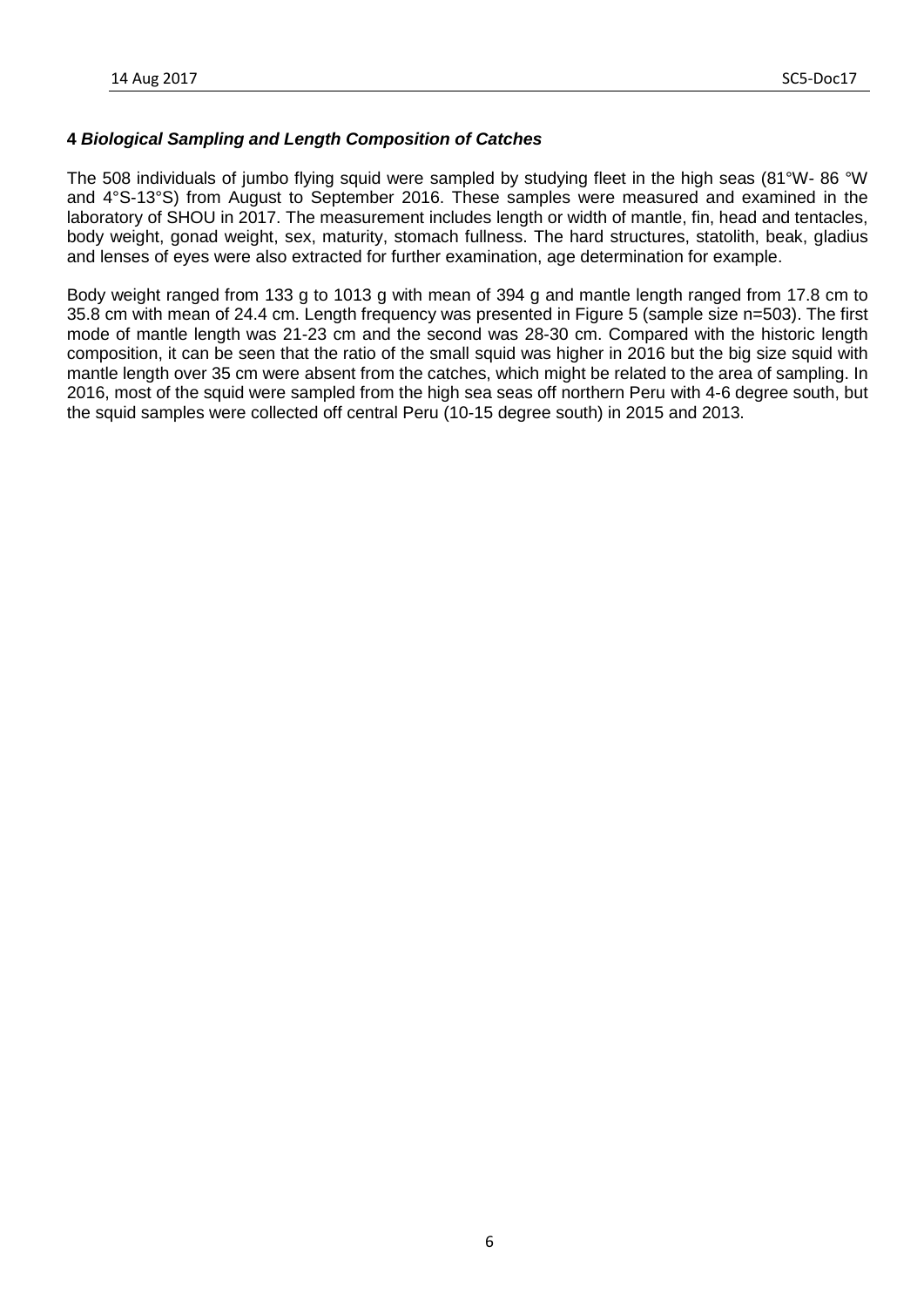

Figure 5 Size frequency of the jumbo flying squid sampled in the high seas of Peru

Gonad maturity stage of jumbo flying squid sampled in 2016 showed significant difference between sexes. For the female, gonad maturity stage I accounted for 69.10% of the total, followed by stage II (23.26%), stage III (4.86%) and IV (2.78%), which means that most of the female squid (92.36%) were immature in August and September. However, over 50% males were matured (stage III and IV), much higher than the females. The status of sexual maturity for the jumbo flying squid was very similar in 2015 and 2016 (Figure 6), although the sampling time and area were different in the two years.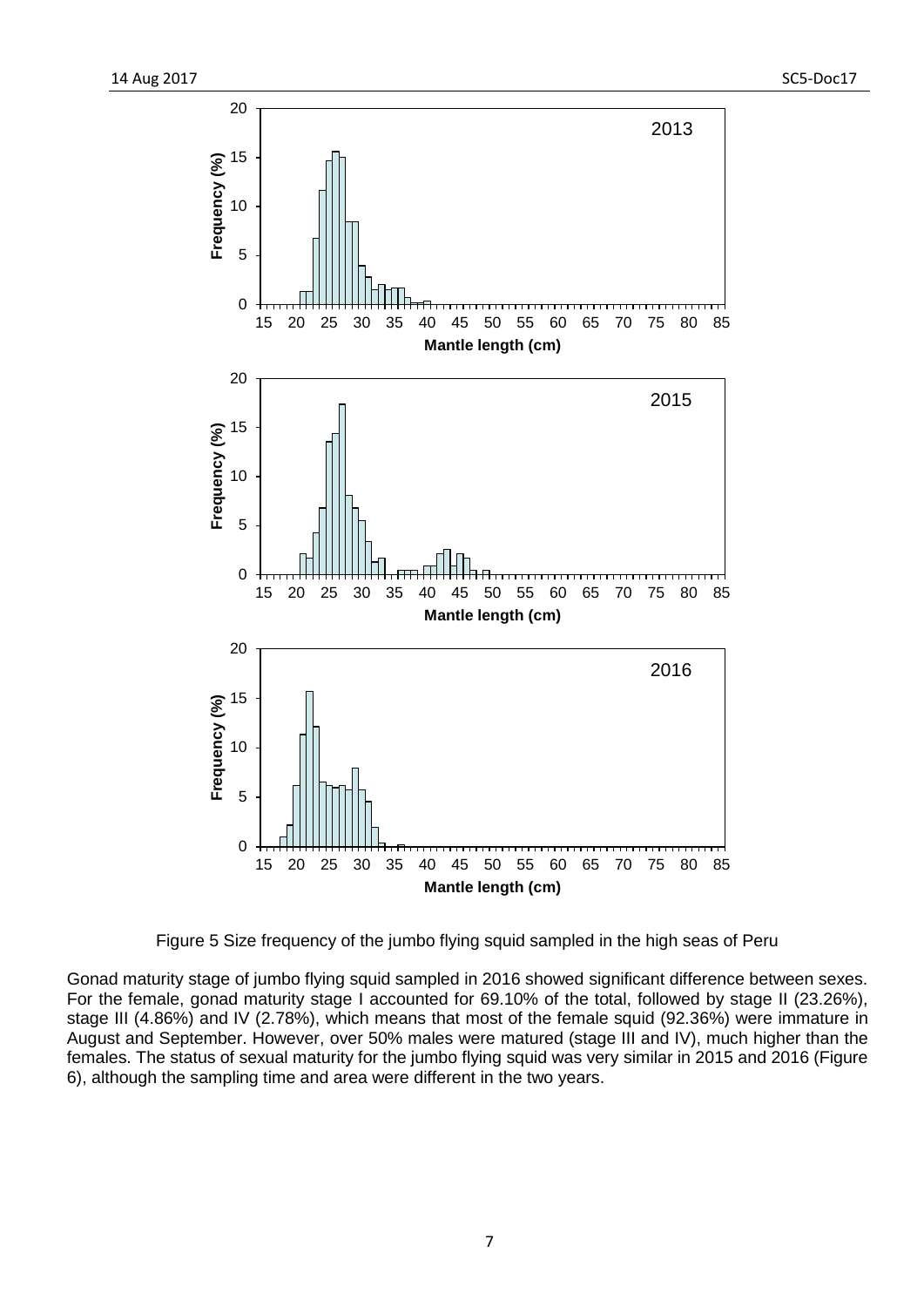

Figure 6 Maturity stages of the jumbo flying squid sampled in the high seas of Peru

## **5** *Ecosystem Approach Considerations*

The Chinese squid jigging vessels are request to report and submit data and information about by-catch species through the logbook supplied by CDWFA. No birds, mammals, sharks and turtles occurred in the catches.

## **6** *Observer Implementation Reports*

A total of 508 squids were sampled by studying vessels during August and September 2016. These samples were caught in the high seas that covered the main fishing ground off Peru (Figure 7). In order to reduce the interference to the operations of the vessel and improve the accuracy of data, the mission of studying vessels is to collect and store the samples, and ensure that these samples can be delivered to SHOU on good condition.

## **7** *Summaries*

276 Chinese squid jigging vessels were recorded to target jumbo flying squid in the South East Pacific in 2016. Comparing with 2015, the total annual catch in 2016 dropped to 223,300 tons, however, the number of operated fishing vessels and fishing days showed a small increase, resulting in the nominal CPUE in 2016 decreased sharply, only 3.6 tons per day per vessel. The squid fishery is a year-round fishery, but lots of Chinese vessels only operated several months and move in or out of the SPRFMO area. The fishing grounds mainly located in the high seas off Peru, while some fishing boats might be operate in the waters off Chile and Ecuador, even near the equator. No observers were sent to work on board but biological sampling continued into 2016. A total of 508 biological samples of the jumbo flying squid were collected by studying vessels during August-September. These samples were sent to SHOU for measurement and analysis in 2017.